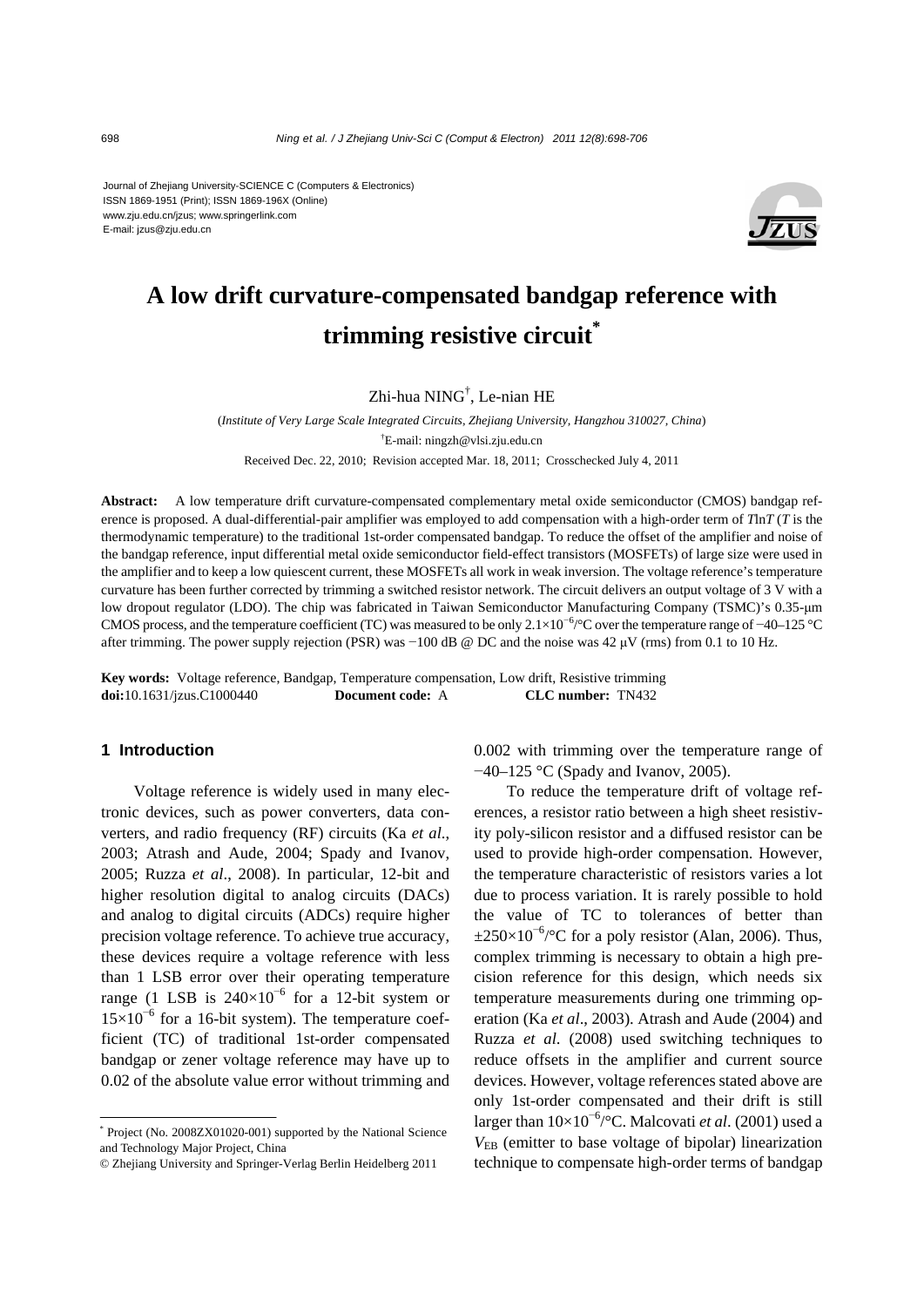reference with current mode structure. References of this technique require that their 1st- and high-order coefficients should be trimmed separately. Also, voltage references based on the threshold voltage of metal oxide semiconductor field-effect transistors (MOSFETs) have been proposed (Filanovsky *et al*., 2009; Ueno *et al*., 2009). However, among various device parameters in semiconductor technologies, the characteristics of bipolar transistors have proven to be the most reproducible and well-defined quantities that can provide positive and negative TCs (Behzad, 2005). Therefore, bipolar operation still forms the core of voltage references.

Moreover, to minimize temperature drift, voltage reference also needs to be trimmed. Brito *et al*. (2007) and Ekekwe and Etienne-Cummings (2008) have trimmed proportion-to-absolute-temperature (PTAT) current to reduce the temperature drift of references, whereas the trimming circuits would result in more power consumption. Spilka *et al*. (2007) and Ge *et al*. (2010) trimmed resistors by using MOSFET-switches. However, the MOSFET-switch has a turn-on resistance  $R_{on}$ , which may affect the linearity of trimming. An approach of reducing the switches' effect is to enlarge the size of MOSFETs to reduce  $R_{on}$ , but a larger size MOSFET would occupy more chip area.

This paper proposes a new structure of bandgap reference. Compensation with a high-order term of *T*ln*T* (*T* is the thermodynamic temperature) is added to the traditional 1st-order compensated bandgap reference to reduce temperature drift. Trimming with a switched resistor network has also been used, and negative channel metal oxide semiconductor fieldeffect transistor (NMOSFET) pairs are adopted to eliminate the effect of MOSFET-switches'  $R_{on}$  on trimming's linearity.

## **2 The proposed curvature-compensated bandgap reference**

Fig. 1 shows the circuits of the proposed bandgap reference, which contains four parts: bias, bandgap core, low dropout regulator (LDO), and curvature compensation circuit. The bandgap core produces **PTAT** currents  $I_1$  and  $I_2$  which flow through bipolars  $Q_1$  and  $Q_2$ , respectively, while the curvature compensation circuit produces a complementary-to-absolutetemperature (CTAT) current  $I_3$  which flows through bipolar Q3. Therefore, the differential value of emitter-base voltage between  $Q_1$  and  $Q_3$  is a highorder term associated with temperature, which has been added to the traditional 1st-order temperature compensated bandgap by a dual-differential-pair amplifier (dual\_op in Fig. 1) in the bandgap core. An LDO is also integrated for driving ability and produces a stable supply for the curvature compensation circuit.





 $V_{\text{in}}$ : input voltage of the circuit;  $V_{\text{out}}$ : output voltage of the LDO;  $V_{01}$ : output voltage of dual\_op;  $V_{02}$ : output voltage of curve\_op;  $V_{bi}$ : bias voltage;  $V_{ref}$ : bandgap reference voltage; *V*<sub>1</sub>: node voltage between  $R_3$  and  $R_4$ ;  $R_i$ : resistor;  $I_{\text{ref}}$ : bias current; Q<sub>i</sub>: bipolar;  $I_1-I_3$ : emitter currents of Q<sub>1</sub>–Q<sub>3</sub>, respectively;  $I_{total}$ : summary current of  $I_1$  and  $I_2$ ;  $M_i$ : MOSFET in bandgap core and curvature compensation; Mb*i*: MOSFET in bias;  $C_1$ : output capacitor of dual\_op; *m*: number of the corresponding devices; curve\_op: amplifier for curvature compensation; cn and cp: negative and positive inputs of curve\_op, respectively

The structure of the dual\_op is shown in Fig. 2. To reduce the offset of the amplifier and 1/*f* noise of the voltage reference, size of the input differential transistors should be very large (Vishal, 2007), and to keep a low quiescent current, input differential MOSFETs should all work in the weak inversion region. When the drain to source voltage  $V_{DS}$  > 200 mV, the drain current of the positive channel metal oxide semiconductor field-effect transistor (PMOSFET) in weak inversion can be given as (Behzad, 2005)

$$
I_{\rm DS} = \frac{W}{L} I_0 \exp\left(\frac{V_{\rm SG}}{\xi V_{\rm T}}\right) = \frac{W}{L} I_0 e^{n \cdot V_{\rm SG}},\tag{1}
$$

where  $\xi$  is determined by the process and usually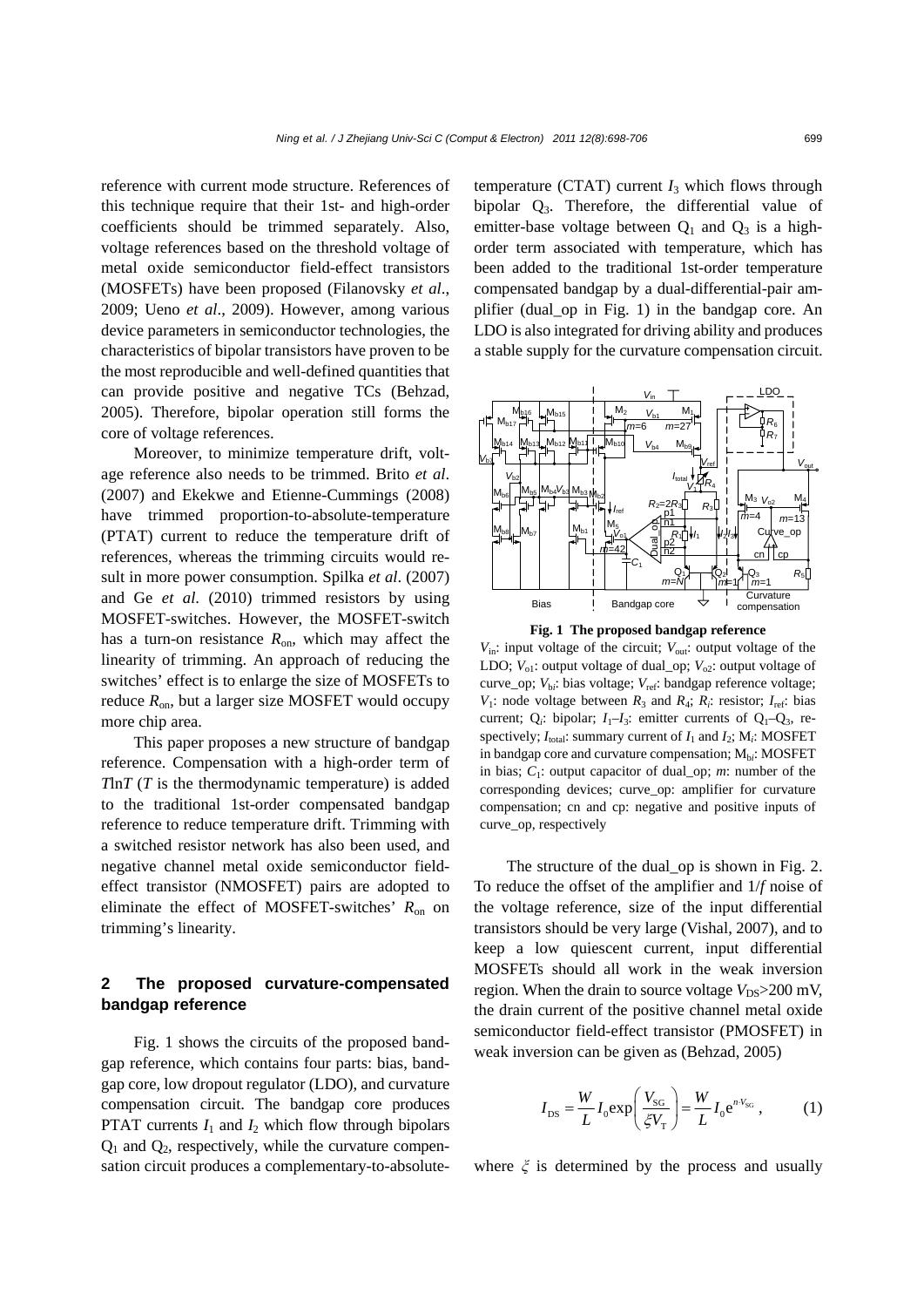

1< $\zeta \zeta$ 3,  $V_T$  is the thermal voltage,  $n=1/(\zeta V_T)$ ,  $I_0$  is the drain current of the unity PMOSFET when the source to gate voltage  $V_{SG}=0$ , and  $W/L$  is the width to length ratio. Thus, the drain currents of MOSFETs  $M_9 - M_{12}$ can be expressed as

$$
I_{n1} = 400 I_0 \left(\frac{W}{L}\right) e^{n \cdot V_{\text{SG,n1}}},\tag{2}
$$

$$
I_{\rm pl} = 400 I_0 \bigg(\frac{W}{L}\bigg) e^{n \cdot V_{\rm SQpl}},\tag{3}
$$

$$
I_{\rm n2} = 20 I_0 \bigg(\frac{W}{L}\bigg) e^{n \cdot V_{\rm SG,n2}},\tag{4}
$$

$$
I_{p2} = 20I_0 \left(\frac{W}{L}\right) e^{n \cdot V_{SG,p2}}, \tag{5}
$$

where n1, n2, p1, and p2 are the four input nodes of the dual-op, and  $V_{SGi}$  is the source to gate voltage of the corresponding MOSFET. Because the ratio of the two differential pairs' tail current is 10, we can obtain

$$
I_{n1} + I_{p1} = 10(I_{n2} + I_{p2}).
$$
 (6)

 $M_{13}$  and  $M_{14}$  constitute a current mirror. When the op-amp is balanced, we can obtain

$$
I_{n1} + I_{n2} = I_{p1} + I_{p2}.
$$
 (7)

Substitution of Eqs.  $(2)$ – $(5)$  into Eqs.  $(6)$  and  $(7)$  gives

$$
400e^{n\cdot V_{SG,n1}} + 400e^{n\cdot V_{SG,p1}} = 10(20e^{n\cdot V_{SG,n2}} + 20e^{n\cdot V_{SG,p2}}), (8)
$$

$$
400e^{n\cdot V_{SG,n1}} + 20e^{n\cdot V_{SG,n2}} = 400e^{n\cdot V_{SG,p1}} + 20e^{n\cdot V_{SG,p2}}.
$$
 (9)

Because  $V_{SG,i} = V_{S,i} - V_{G,i}$ , where  $V_{S,i}$  and  $V_{G,i}$  are the source voltage and gate voltage of the corresponding MOSFET, respectively, Eqs. (8) and (9) can be rearranged as

$$
\frac{2e^{-n\cdot V_{G,n1}} + 2e^{-n\cdot V_{G,p1}}}{e^{-n\cdot V_{G,n2}} + e^{-n\cdot V_{G,p2}}} = \frac{e^{n\cdot V_{S2}}}{e^{n\cdot V_{S1}}},
$$
(10)

$$
20 \cdot \frac{e^{-n \cdot V_{G,nl}} - e^{-n \cdot V_{G,nl}}}{e^{-n \cdot V_{G,n2}} - e^{-n \cdot V_{G,n2}}} = \frac{e^{n \cdot V_{S2}}}{e^{n \cdot V_{S1}}},
$$
(11)

where  $V_{S1}$  and  $V_{S2}$  are the source voltages shown in Fig. 2. The use of Eqs. (10) and (11) gives

$$
11e^{-n\cdot V_{G,n1}}e^{-n\cdot V_{G,n2}} + 9e^{-n\cdot V_{G,n1}}e^{-n\cdot V_{G,p2}}= 9e^{-n\cdot V_{G,p1}}e^{-n\cdot V_{G,n2}} + 11e^{-n\cdot V_{G,p1}}e^{-n\cdot V_{G,p2}}.
$$
 (12)

From Fig. 1, we can obtain

$$
V_{G,n1} = V_{EB1} + I_1 R_1, \tag{13}
$$

$$
V_{G, \text{p1}} = V_{EB2},\tag{14}
$$

$$
V_{G,n2} = V_{EB3},\tag{15}
$$

$$
V_{G,p2} = V_{EB1},
$$
 (16)

where  $V_{EBi}$  is the emitter-base voltage of  $Q_i$ , and substitution of Eqs.  $(13)$ – $(16)$  into Eq.  $(12)$  results in

$$
e^{-n\cdot(V_{EB1}+I_1\cdot R_1)}(11e^{-n\cdot V_{EB3}} + 9e^{-n\cdot V_{EB1}})
$$
  
= 
$$
e^{-n\cdot V_{EB2}}(9e^{-n\cdot V_{EB3}} + 11e^{-n\cdot V_{EB1}}).
$$
 (17)

Solving Eq.  $(17)$  for  $I_1$  gives

$$
I_{1} = \frac{1}{R_{1}} \left[ (V_{EB2} - V_{EB1}) + \frac{1}{n} \ln \frac{11e^{-n \cdot V_{EB3}} + 9e^{-n \cdot V_{EB1}}}{9e^{-n \cdot V_{EB3}} + 11e^{-n \cdot V_{EB1}}} \right]
$$
  
=  $\frac{1}{R_{1}} \left[ (V_{EB2} - V_{EB1}) + \frac{y}{n} \right],$  (18)

where

$$
y = \ln \frac{11e^{-n \cdot V_{EB3}} + 9e^{-n \cdot V_{EB1}}}{9e^{-n \cdot V_{EB3}} + 11e^{-n \cdot V_{EB1}}}
$$
  
= 
$$
\ln \left[ \frac{11}{9} - \frac{40}{99} \times \frac{1}{1 + \frac{9}{11}e^{n \cdot (V_{EB1} - V_{EB3})}} \right].
$$
 (19)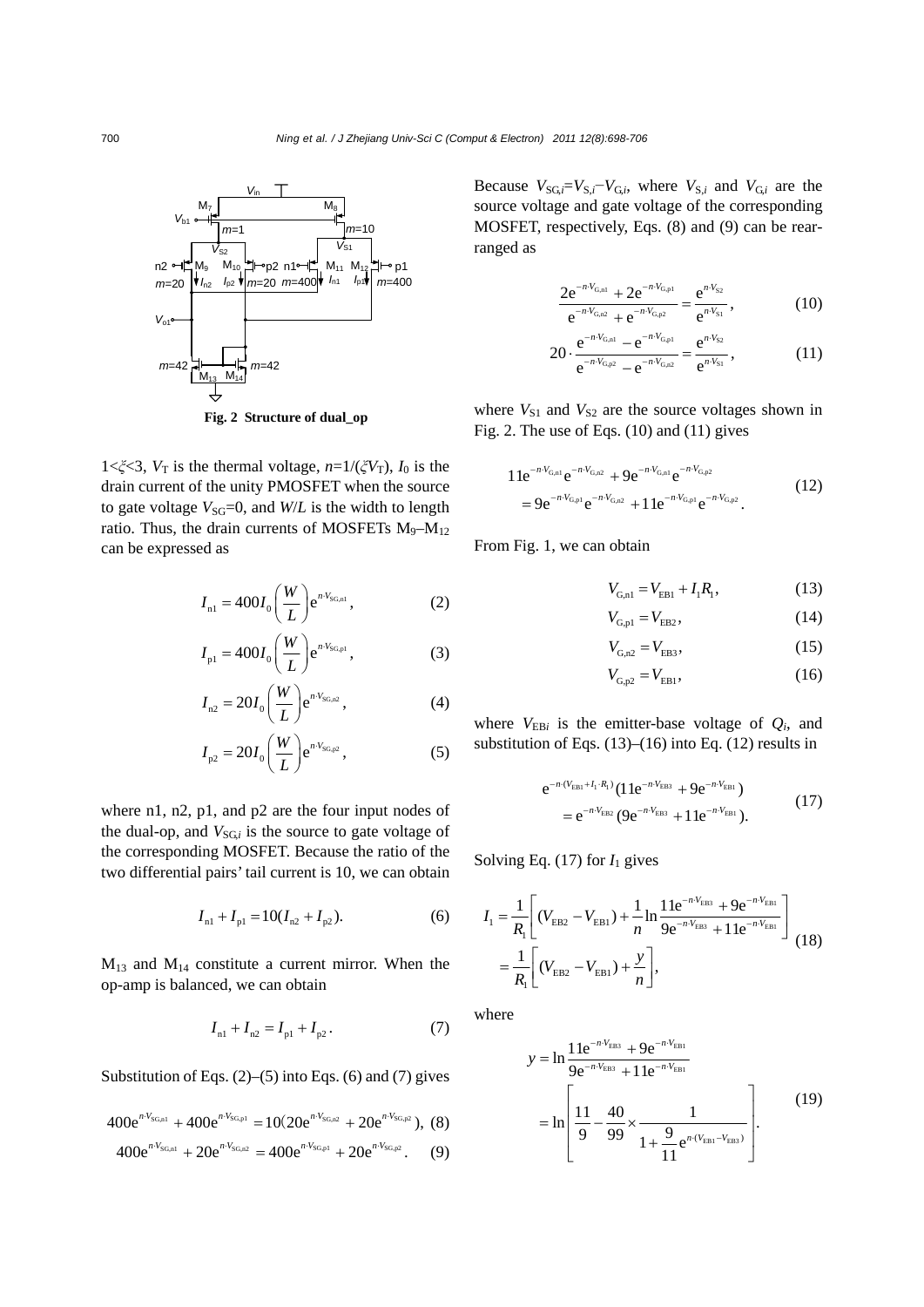Through inspection of the circuit in Fig. 1, we can obtain the node voltage

$$
V_1 = V_{EB1} + I_1(R_1 + R_2)
$$
  
=  $V_{EB1} + \left(1 + \frac{R_2}{R_1}\right) \left[ (V_{EB2} - V_{EB1}) + \frac{y}{n} \right].$  (20)

Since  $R_2=2R_3$  (Fig. 1), Eq. (20) can be rewritten as

$$
V_{1} = V_{\text{EB1}} + \left(1 + \frac{2R_{3}}{R_{1}}\right)\left[(V_{\text{EB2}} - V_{\text{EB1}}) + \frac{y}{n}\right].
$$
 (21)

Using Eq. (21), we can obtain

$$
I_2 = \frac{V_1 - V_{EB2}}{R_3} = \frac{2}{R_1} (V_{EB2} - V_{EB1}) + \left(\frac{1}{R_3} + \frac{2}{R_1}\right) \frac{y}{n}.
$$
 (22)

Then, the summary current of  $I_1$  and  $I_2$  can be given as

$$
I_{\text{total}} = I_1 + I_2 = \frac{3}{R_1} (V_{\text{EB2}} - V_{\text{EB1}}) + \left(\frac{3}{R_1} + \frac{1}{R_3}\right) \frac{y}{n}.
$$
 (23)

Using Eqs.  $(21)$  and  $(23)$ , the reference voltage  $V_{ref}$ can be written as

$$
V_{\text{ref}} = V_{1} + I_{\text{total}} R_{4}
$$
  
=  $V_{\text{EB1}} + \left(1 + \frac{2R_{3} + 3R_{4}}{R_{1}}\right) (V_{\text{EB2}} - V_{\text{EB1}})$  (24)  
+  $\left(1 + \frac{2R_{3} + 3R_{4}}{R_{1}} + \frac{R_{4}}{R_{3}}\right) \frac{y}{n}.$ 

Besides, we know that the emitter-base voltage of the bipolar transistor versus temperature is (Gray *et al*., 2003)

$$
V_{\text{EB}}(T) = V_{\text{G0}} + \frac{T}{T_r} \Big[ V_{\text{EB}}(T_r) - V_{\text{G0}} \Big] - (\gamma - \alpha) \frac{kT}{q} \ln \left( \frac{T}{T_r} \right), \tag{25}
$$

where  $V_{\text{G0}}$  is the bandgap voltage of silicon extrapolated to  $0 K, T_r$  is a reference temperature, generally 323 K,  $V_{EB}(T_r)$  is the emitter-base voltage when  $T=T_r$ , *γ* is a constant parameter related to the process, *α* is determined by the TC of the collector current  $I_{\rm C}$  of the bipolar transistor (Gray *et al*., 2003), *k* is Boltzmann's constant, and *q* is electron charge. Eq. (25) shows that the emitter-base voltage  $V_{\text{EB}}$  contains one 1st-order term and one high-order term of *T*ln*T* both related to temperature.

The multiplier ratio of  $Q_1$ ,  $Q_2$ , and  $Q_3$  is *N*:1:1, the current  $I_1$  is set to be N times of  $I_3$  at the temperature of  $T_r$ , and thus  $V_{EB3}$  equals  $V_{EB1}$  at the temperature of  $T_r$ . Simulation results show that the difference between  $V_{EB1}$  and  $V_{EB3}$  is no more than 10 mV over a temperature range of −40–125 °C. Consequently, we can consider  $V_{EB1} \approx V_{EB3}$  in that temperature range. Then,  $y \approx \ln 1 = 0$ , and currents  $I_1$  and  $I_2$  can be treated as PTAT currents. Thus,

$$
V_{EB2} - V_{EB1} = \frac{kT}{q} \ln(2N). \tag{26}
$$

Setting  $x=n(V_{EB1}-V_{EB3})$ , from Eq. (25) we can obtain

$$
x = n(V_{\text{EB1}} - V_{\text{EB3}})
$$
  
=  $n(\alpha_1 - \alpha_3)T \ln T = n\zeta T \ln T,$  (27)

where  $\zeta$  is determined by the TC of both  $Q_1$  and  $Q_3$ 's collector currents. Since  $V_{EB3}$  equals  $V_{EB1}$  at the temperature of  $T_r$ , the linear terms of  $V_{EB1}$  and  $V_{EB3}$ are equal, and then the linear term in Eq. (27) is eliminated. Here,  $I_{C1}$  ( $I_{C1} \approx I_1$ ) is a PTAT current, while *I*<sub>C3</sub> produced by the curvature compensation circuit,  $I_{\text{C3}} \approx I_3 = V_{\text{EB3}}/R_5$ , is a CTAT current, so  $\zeta$  is a positive value. The difference between  $V_{EB1}$  and  $V_{EB3}$  is very small, so  $x \rightarrow 0$ . Eq. (19) can be Taylor expanded at *x*=0, and the first two terms are preserved:

$$
y \approx y \big|_{x=0} + y' \big|_{x=0} x = \frac{x}{10}.
$$
 (28)

Substitution of Eqs. (27) and (28) in Eq. (24) gives

$$
V_{\text{ref}} = V_{\text{EB1}} + \left(1 + \frac{2R_{3} + 3R_{4}}{R_{1}}\right) (V_{\text{EB2}} - V_{\text{EB1}}) + \left(1 + \frac{R_{4}}{R_{3}}\right) + \frac{2R_{3} + 3R_{4}}{R_{1}} \frac{\angle T \ln T}{10} = V_{\text{EB1}} + aT + bT \ln T,
$$
\n(29)

where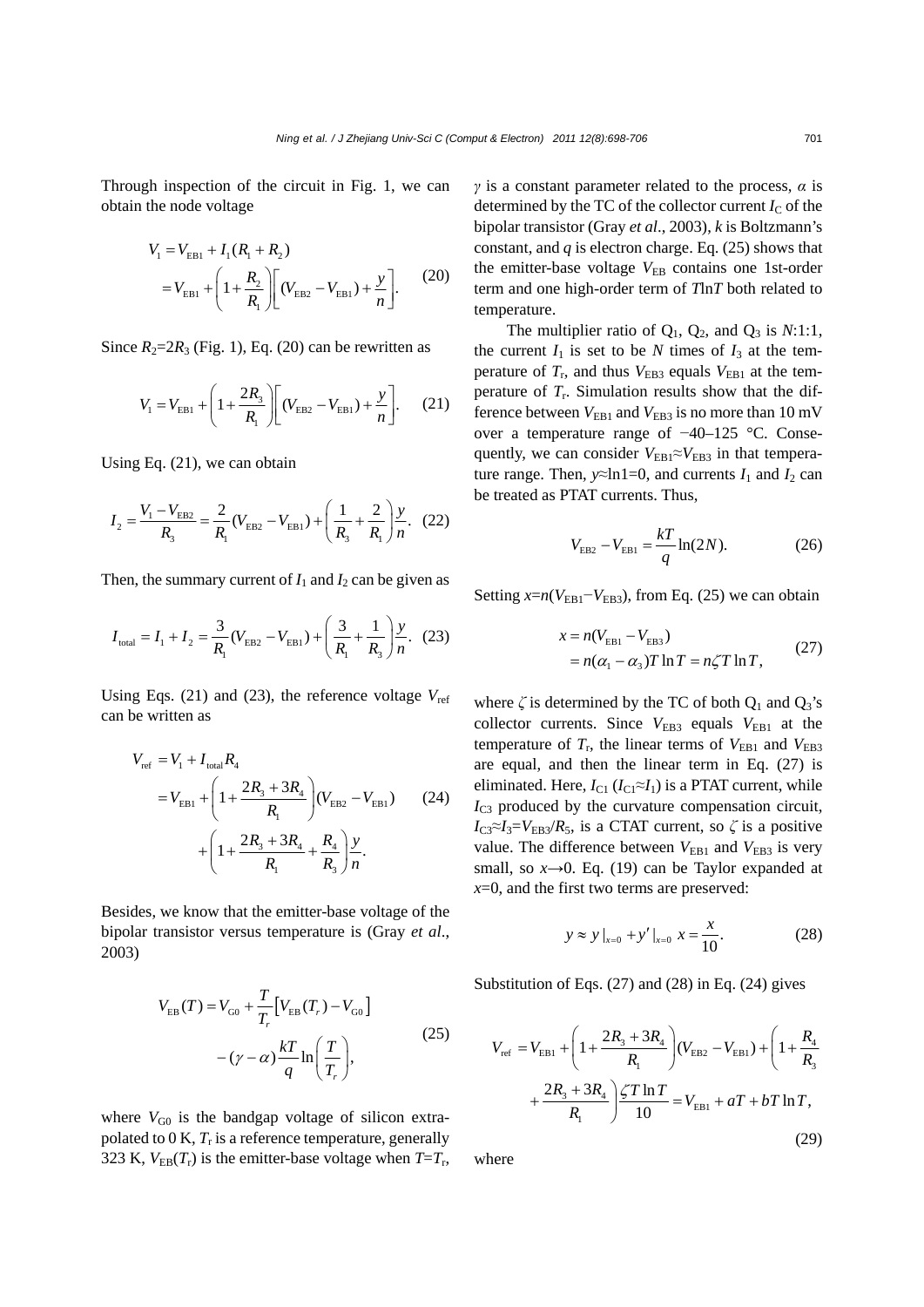$$
a = \left(1 + \frac{2R_3 + 3R_4}{R_1}\right) \frac{k}{q} \ln(2N),\tag{30}
$$

$$
b = \frac{1}{10} \left( 1 + \frac{2R_3 + 3R_4}{R_1} + \frac{R_4}{R_3} \right) \zeta.
$$
 (31)

Since *aT* and *bT*ln*T* can be used to eliminate the 1st-order term and high-order terms of  $V_{EB1}$ , respectively, V<sub>ref</sub> is a well temperature-compensated bandgap reference. Here,  $R_1-R_5$  are all poly-type resistors for high precision and are designed by a ratio of 10:34:17:3:56. Fig. 3 gives the structure of amplifier curve<sub>op.</sub> Capacitor  $C_2$  in Fig. 3 is placed between the gate of  $M_{22}$  and node  $V_{02}$ , which can enhance the power supply rejection (PSR) in high frequency and produce a low dominant pole to improve the phase margin of the loop.

We add an LDO, as shown in Fig. 4, as a driver of *V*ref which can also provide a stable supply of 3 V for curvature compensation circuit. The LDO has a class AB minimal delay output stage, which causes it to provide a load current of −20–20 mA. Fig. 5 is the bias circuit for the LDO, which makes LDO's quiescent current steady under different temperatures and process corners. The LDO is stable for any load capacitor and its structure is similar to Ivanov and Spady (2005)'s. The output voltage  $V_{\text{out}}$  of the LDO can be described as

$$
V_{\text{out}} = \frac{R_6 + R_7}{R_7} V_{\text{ref}} \,. \tag{32}
$$

Fig. 6 gives the simulated curvature of  $V_{\text{out}}$  versus temperature, which shows that the reference has a low temperature drift of only  $3.2 \times 10^{-6}$ <sup>o</sup>C over the temperature range of −40–125 °C.



Fig. 3 Structure of the amplifier curve\_op is completed.



 **Fig. 4 Structure of the low dropout regulator (LDO)** 



**Fig. 5 Bias circuit for the low dropout regulator (LDO)**



**Fig. 6 Relationship between** *V***out and temperature** 

Fig. 7 presents the startup circuit of this design. Comp1 is a comparator with an offset of approximately 300 mV. At the beginning of startup,  $V_{\text{Gp2}}$  and  $V_{\text{ref}}$  both equal zero and the logic makes  $M_{71}-M_{75}$  turn on to charge nodes  $V_{\text{ref}}$ ,  $V_{\text{S1}}$ , and  $V_{\text{b3}}$ . After the bandgap core has started up, *V*ref would get a voltage level which is 300 mV larger than  $V_{G,p2}$ . Then the logic is reversed, which makes  $M_{70}$ – $M_{71}$  turn off, and startup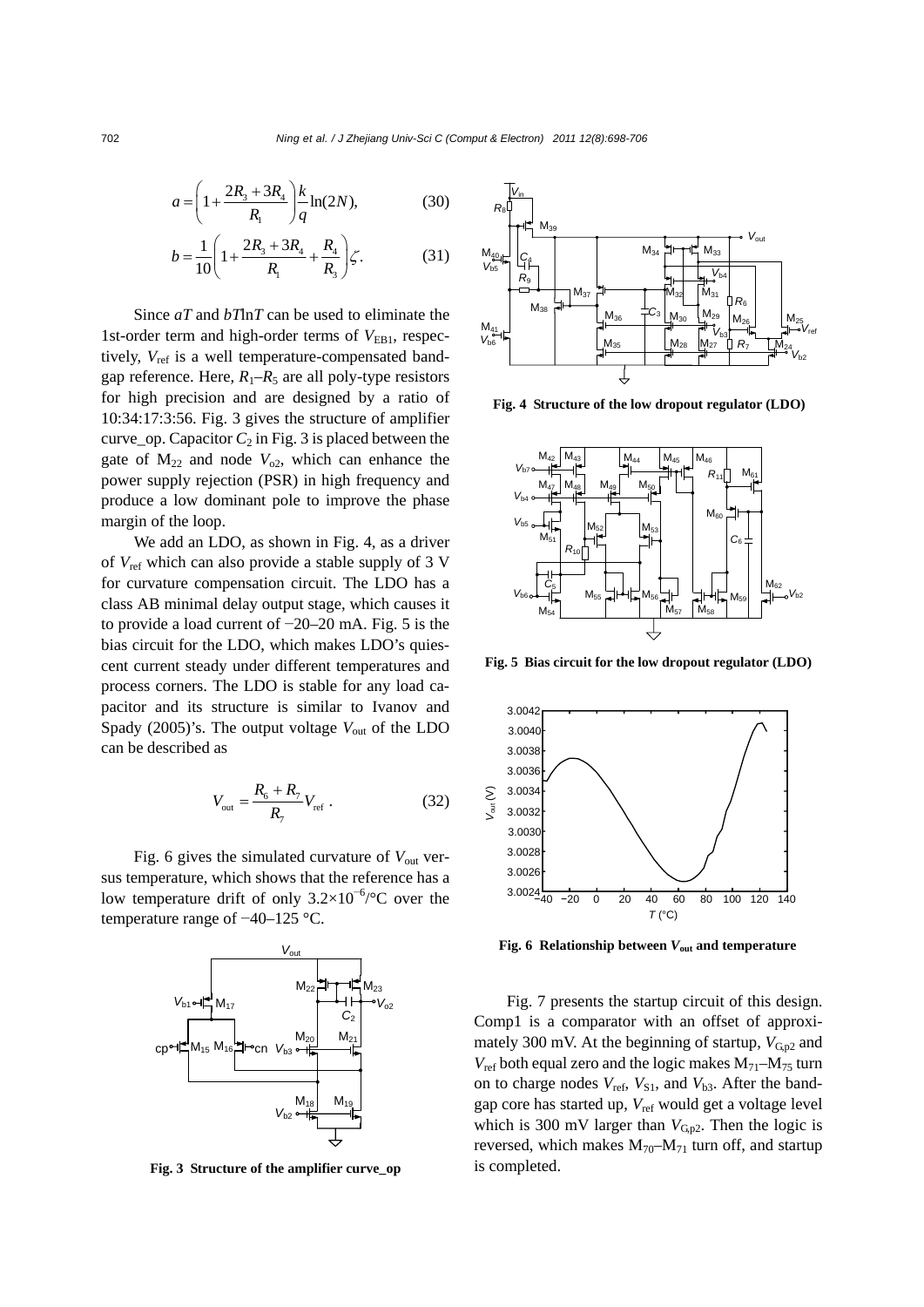

**Fig. 7 Startup circuit** 

## **3 Trimming**

Trimming is necessary in voltage reference design, because the mismatch of devices, amplifier's offset, and process variations would deteriorate its TC property. Eq. (29) shows that trimming  $R_1$  and/or  $R_4$ can be used to modify the 1st-order and high-order coefficients of the voltage reference simultaneously. However, variation of  $R_1$  would change the PTAT current, so trimming  $R_4$  is a better choice to correct the reference's curvature.

Fig. 8 shows the structure of a trimming circuit for *R*4, which is a switched resistor network. Monte Carlo simulation was performed to obtain the TC correction range of the trimming circuit and 8-bit trimming can meet the accuracy of TC in our design. Here, every switch is constituted by an inverter and a pair of NMOSFETs. M*i*a and M*i*b in each NMOSFET pair are of the same size and placed together in the layout; therefore, they have the same turn-on resistance of  $R_{\text{on}(i)}$ . Then  $R_4$  can be expressed as

$$
R_4 = \sum_{i=0}^{7} (\sim \text{bit} i) \cdot 2^i \cdot R + \sum_{i=0}^{7} R_{\text{on}(i)}, \quad (33)
$$

where ~bit*i* is the inverted value of the digital signal bit*i*, and *R* is a unit resistance. Since  $\sum_{n=1}^{\infty}$  $\sum_{i=0}^{\infty} \mathbf{A}_{\text{on}(i)}$ *R*  $\sum_{i=0} R_{\text{on}(i)}$  is a constant offset of  $R_4$ , the variation of  $R_4$  is linear to the digital signals bit7–bit0. The current  $I_{total}$  flowing through  $R_4$  is almost a PTAT current, and thus the TC of *V*ref varies linearly to *R*4. Therefore, the TC of *V*ref varies linearly to the digital signals bit7–bit0. Simulation results show that trimming  $R_4$  with an 8-bit digital signal can provide the TC correction in a range

of  $\pm 240 \times 10^{-6}$  oc for the voltage reference, and the accuracy is  $1.88\times10^{-6}$ /°C. Here,  $\sum_{n=1}^{\infty}$  $\sum_{i=0}^{\infty} \binom{n}{i}$ *R*  $\sum_{i=0}$   $R_{\text{on}(i)}$  is associated with temperature, and simulation results show that its effect may cause a total error of  $7\times10^{-6}$ /°C to the reference's TC, when the dimension of each NMOSFET is 100 μm/500 nm. However, the error of  $7\times10^{-6}$ /°C is a constant TC error, which can also be corrected by the trimming circuit. Therefore, this switched resistor network is suitable for bandgap reference correction.



**Fig. 8 Trimming circuit** 

M*i*a: NMOSFET controlled by bit*i* signal; M*i*b: NMOSFET controlled by ~bit*i* signal

During the trimming procedure, we measure the output of the chip over the temperature of −40–125 °C when bit7–bit0 are set 00000000 and 11111111, and calculate the TC separately, and then the trimming bits, which bit7–bit0 should be set, can be given by

$$
\text{bit7} - \text{bit0} = 256 \times \frac{|\text{TC}_{00000000}|}{|\text{TC}_{00000000}| + |\text{TC}_{11111111}|}. \tag{34}
$$

#### **4 Measurement results**

The proposed voltage reference has been fabricated in Taiwan Semiconductor Manufacturing Company (TSMC)'s 0.35-μm complementary metal oxide semiconductor (CMOS) process. The chip microphotograph is shown in Fig. 9. Measurement results show that it generates a reference voltage of approximately 3 V with a variation of 1.4 mV at room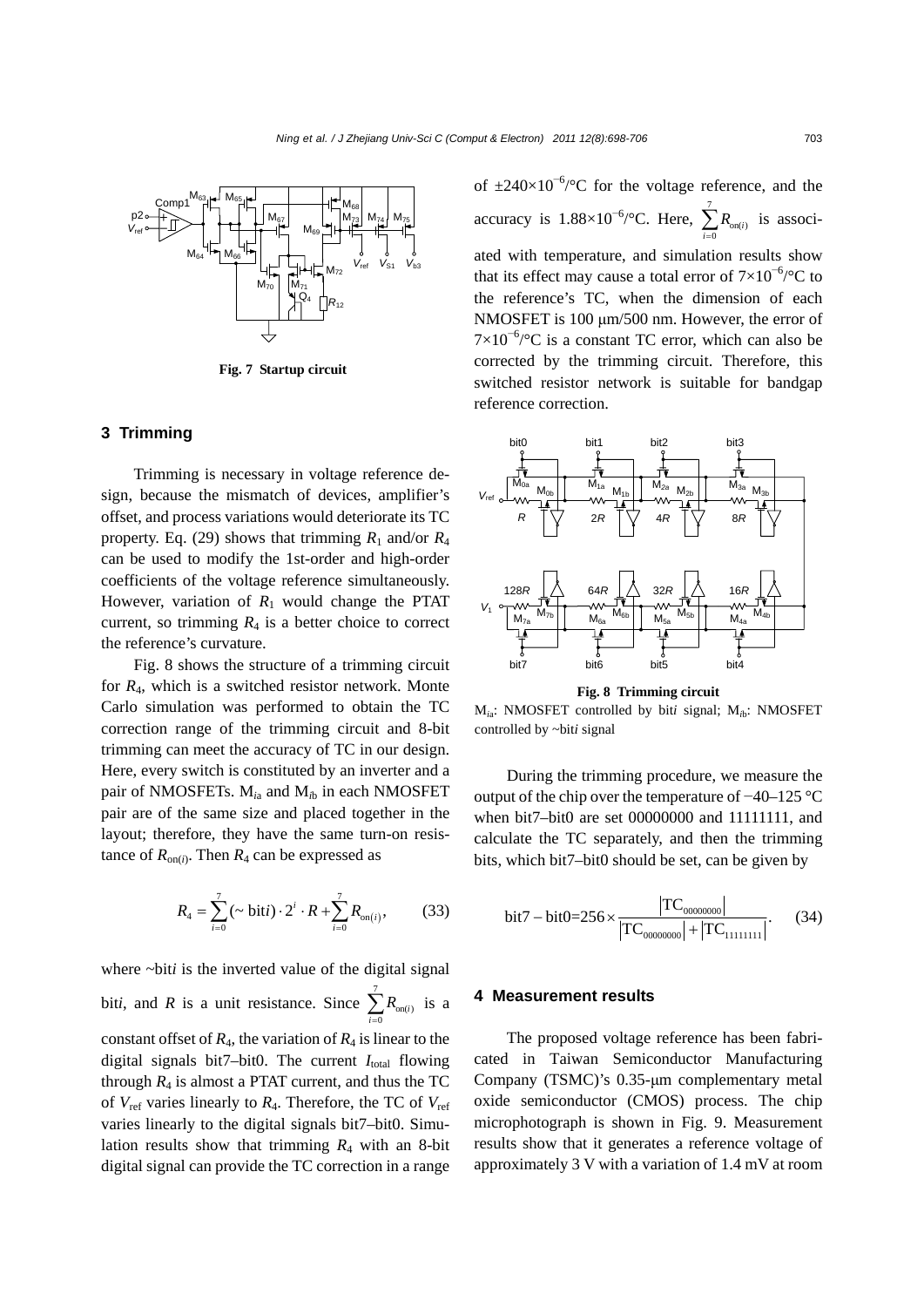temperature, when the supply voltage varies from 3.05 to 5 V (Fig. 10). When  $V_{in}$ =4 V, a ripple of 200 mV is added to *V*in to test the PSR of the voltage reference. The PSR versus frequency is shown in Fig. 11, which reveals that PSR is −100 dB @ DC and −50 dB @ 1 kHz. Fig. 12 presents the load regulation of the LDO, which is about  $7.5 \times 10^{-6}$ /mA over the range of −20–20 mA. The integrated noise of this reference is 42  $\mu$ V (rms) over the frequency of 0.1 to 10 Hz and the quiescent current is 120 μA.



**Fig. 9 Chip microphotograph** 

a: BGR; b: trimming circuits; c: LDO; d: capacitor. t0–t7: pads of TC trimming bits; k0–k7: pads of LDO's trimming bits; Avdd: pad of analog supply; Dvdd: pad of digital supply;  $V_{\text{out}}$ : pads of LDO's output; VBG: pad of BGR; GND: pads of ground

We calculate the trimming bits by testing  $TC_{00000000}$  and  $TC_{11111111}$  of one chip from the multiproject wafer (MPW) over the temperature of −40–125 °C, set the trimming bits to all the chips from different areas of the same MPW wafer, and then measure the temperature drift of all the chips. Twentyeight chips are tested and the smallest drift of these chips is only  $2.1 \times 10^{-6}$  /°C. Measurement results are shown in Fig. 13a. All the chips' drift is smaller than  $25\times10^{-6}$ /°C and chips of  $(5-10)\times10^{-6}$ /°C are in the majority. To achieve a more precise voltage reference, each chip can be trimmed separately with a distinct series of trimming bits, and then the TC of all the chips can be smaller than  $7\times10^{-6}$  °C (Fig. 13b). The mean value and standard deviation of the TC in Fig. 13a are 12.9×10<sup>-6</sup>/°C and 6.3×10<sup>-6</sup>/°C respectively, while in Fig. 13b they are  $3.8 \times 10^{-6}$  /°C and  $1.1 \times 10^{-6}$  /°C respectively. Fig. 14 presents five temperature curves after trimming whose middle value is around 3.003 V, and these curves are in agreement with results as shown in Fig. 6.



**Fig. 10 Relationship between**  $V_{\text{out}}$  **and**  $V_{\text{in}}$ 



**Fig. 11 Relationship between power supply rejection (PSR) and frequency** 



**Fig. 12 Relationship between**  $V_{\text{out}}$  **and**  $I_{\text{load}}$ 



**Fig. 13 Measured temperature coefficient (TC) distribution of reference with the same trimming bits (a) and trimmed separately (b)**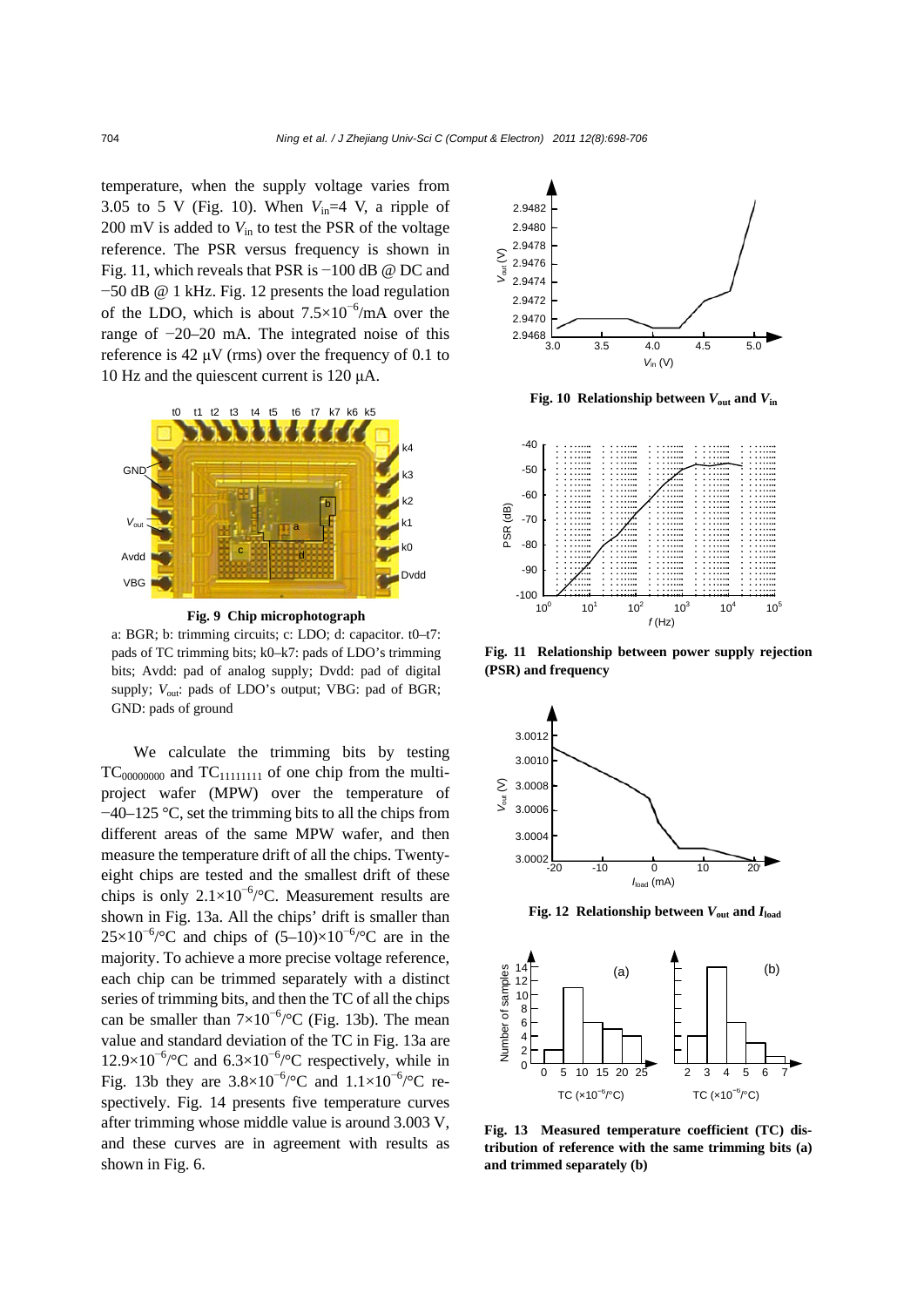

**Fig. 14 Relationship between** *V***out and temperature after trimming** 

Table 1 summarizes a comparison of the performance of recent research and this work. Malcovati *et al*. (2001) presented a voltage reference generated by MOSFETs' threshold voltage, which is of the largest drift. Ge *et al*. (2010) and Sanborn *et al*. (2007) introduced a high-order compensation to the traditional bandgap reference. However, the bipolar and metal oxide semiconductor (BiCMOS) technology used by Sanborn *et al*. (2007) is expensive and not always available. Also, it is demonstrated that the temperature drift of this work is the lowest because a superior high-order compensation structure was used. An LDO is integrated in the circuit for driving ability while it causes the chip to have larger power consumption, larger active area, and larger noise.

Noise was not considered too much when we designed our circuits. This work presents poor noise because of LDO's contribution and relatively bad noise characteristics of TSMC's 0.35-μm CMOS model. The noise could not be decreased by simply enlarging MOSFETs' size. To reduce the noise of the voltage reference, we prepared a new version designed with BiCMOS process. Simulation results show a much better noise performance of only 0.5 μV (rms) over the frequency of 0.1 to 10 Hz. Besides, chopping the op-amp is another available method to reduce the reference noise (Ge *et al*., 2010).

### **5 Conclusions**

A low temperature drift voltage reference with resistive trimming circuits, fabricated in TSMC's 0.35-μm CMOS process, has been presented. The chip was designed to minimize the temperature drift. A dual-differential-pair amplifier was used to add compensation with a high-order term of *T*ln*T* to the traditional 1st-order compensated bandgap. The expression of the voltage reference versus temperature has been calculated in detail. To reduce the offset of the amplifier and noise of the bandgap reference, input differential transistors of large size in the amplifier are employed and they all work in weak

| Literature                      | Technology                     | Supply voltage<br>(V)                                      | Output reference<br>(mV)                    | Temperature<br>range $(^{\circ}C)$ | Temperature<br>drift $(x10^{-6}/^{\circ}C)$ | Number of<br>samples            |
|---------------------------------|--------------------------------|------------------------------------------------------------|---------------------------------------------|------------------------------------|---------------------------------------------|---------------------------------|
| Sanborn et al.<br>$(2007)^*$    | $0.5 - \mu m$<br><b>BiCMOS</b> | $1 - 5$                                                    | $190.9 \pm 1.083$                           | $-40-125$                          | $4 - 24$                                    | 32                              |
| Ueno et al.<br>$(2009)^*$       | $0.35 - \mu m$<br><b>CMOS</b>  | $1.4 - 3$                                                  | 745                                         | $-20 - 80$                         | $7 - 45$                                    | 17                              |
| Ge et al.<br>$(2010)^{4}$       | $0.16$ -um<br><b>CMOS</b>      | $1.8 \pm 0.18$                                             | 1087.5                                      | $-40-125$                          | $5 - 12$                                    | 61                              |
| This $\operatorname{work}^{**}$ | $0.35 - \mu m$<br><b>CMOS</b>  | $3.05 - 5$                                                 | 3000                                        | $-40-125$                          | $2.1 - 7$                                   | 28                              |
| Literature                      | Supply current<br>$(\mu A)$    | Noise<br>$(0.1 \text{ to } 10 \text{ Hz})$                 | <b>PSR/PSRR</b>                             | Load ability<br>(mA)               | Active area<br>$\text{(mm}^2)$              | $V_{\text{ref}}\pm 3\sigma$ (%) |
| Sanborn et al.<br>$(2007)^*$    | 20                             | $4 \mu V$<br>(peak-to-peak)                                | PSR.<br>$-86$ dB @ DC                       |                                    | N.A.                                        | $\pm 0.57$                      |
| Ueno et al.<br>$(2009)^*$       | 0.22                           | N.A.                                                       | PSRR.<br>$-45$ dB @ 100 Hz                  |                                    | 0.055                                       | $\pm 2.61$                      |
| Ge et al.<br>$(2010)$ **        | 55                             | $6.3 \mu V$ (rms)                                          | PSR.<br>$-70$ dB @ 5 Hz                     |                                    | 0.12                                        | $\pm 0.15$                      |
| This work**                     | 120<br>$(52$ for BGR)          | $42 \mu V$ (rms)<br>(about $20 \mu V$<br>(rms) for<br>BGR) | PSR.<br>$-100$ dB @ DC,<br>$-50$ dB @ 1 kHz | $\pm 20$                           | 0.4                                         | $\pm 0.82$                      |

**Table 1 A comparison of recent research and this work** 

\* No trimming; \*\* Resistive trimming. BGR: bandgap reference; PSRR: power supply rejection ratio; *σ*: standard deviation. N.A.: not available